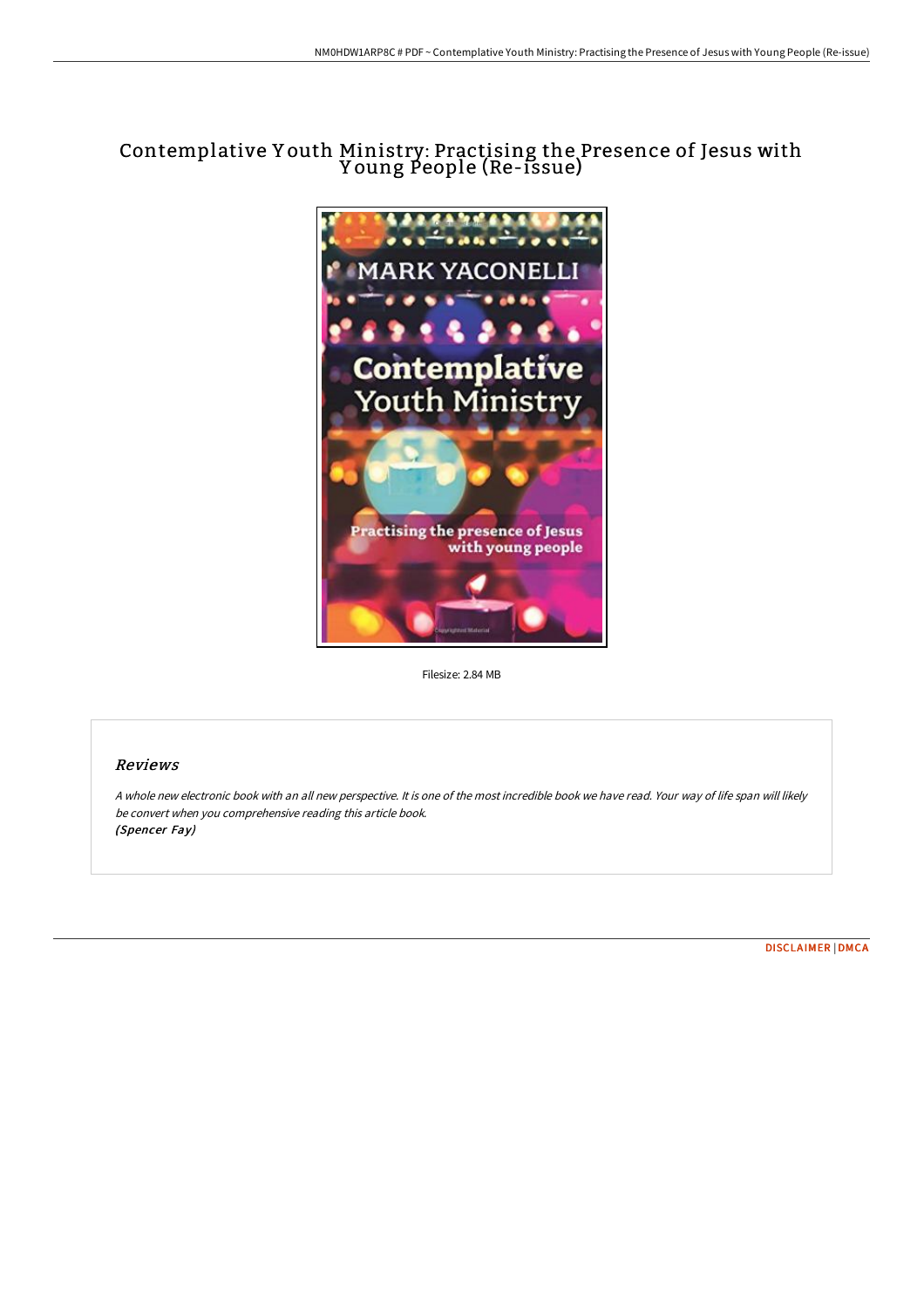### CONTEMPLATIVE YOUTH MINISTRY: PRACTISING THE PRESENCE OF JESUS WITH YOUNG PEOPLE (RE-ISSUE)



To get Contemplative Youth Ministry: Practising the Presence of Jesus with Young People (Re-issue) PDF, you should follow the web link beneath and download the file or have accessibility to other information which are in conjuction with CONTEMPLATIVE YOUTH MINISTRY: PRACTISING THE PRESENCE OF JESUS WITH YOUNG PEOPLE (RE-ISSUE) ebook.

SPCK Publishing. Paperback. Book Condition: new. BRAND NEW, Contemplative Youth Ministry: Practising the Presence of Jesus with Young People (Re-issue), Mark Yaconelli, Contemplative Youth Ministry is rooted in Mark Yaconelli's experience of co-directing the acclaimed Youth Ministry and Spirituality Project. Through this project, churches and youth ministers have explored contemplative prayer, discernment, spiritual direction, covenant community, spiritual practice and Sabbath-living as a way of resourcing ministries with youth. The results have been transformative, and this engaging book, richly illustrated with personal stories, provides refreshment and new ways of thinking for anyone who has grown weary or disillusioned with the vital tasks of working with and caring for young people.

B Read [Contemplative](http://albedo.media/contemplative-youth-ministry-practising-the-pres.html) Youth Ministry: Practising the Presence of Jesus with Young People (Re-issue) Online  $\overline{\mathbf{m}}$ Download PDF [Contemplative](http://albedo.media/contemplative-youth-ministry-practising-the-pres.html) Youth Ministry: Practising the Presence of Jesus with Young People (Re-issue)